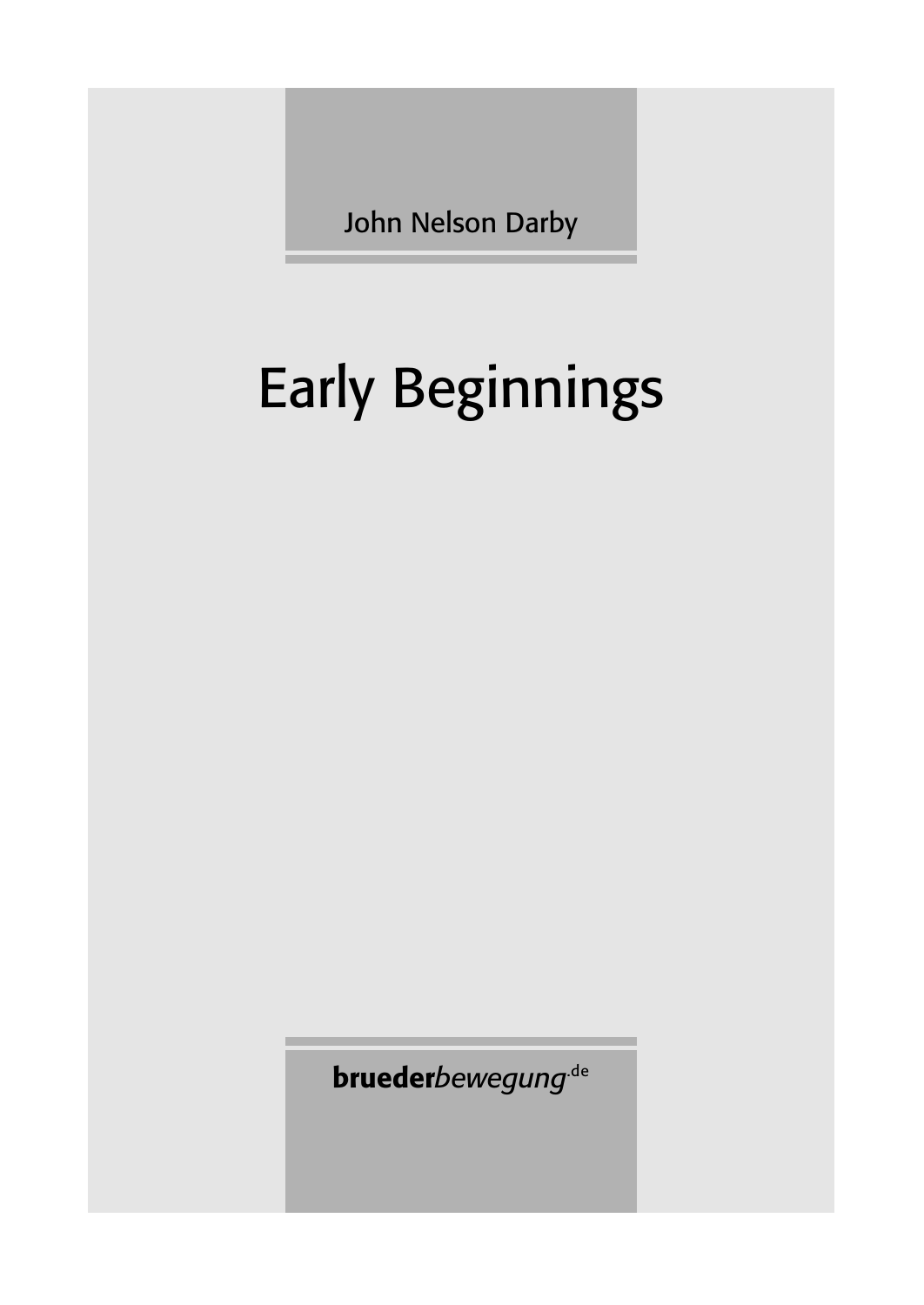Zuerst erschienen in: *The Christian's Library* 3 (1901), S. 169–185.

Zeichengetreuer Abdruck. Die Seitenzahlen des Originals sind in eckigen Klammern und kleinerer, roter Schrift eingefügt.

© dieser Ausgabe: 2006 bruederbewegung.de Texterfassung und Satz: Michael Schneider Veröffentlicht im Internet unter http://www.bruederbewegung.de/pdf/darbybeginnings.pdf

brueder*bewegung*<sup>de</sup>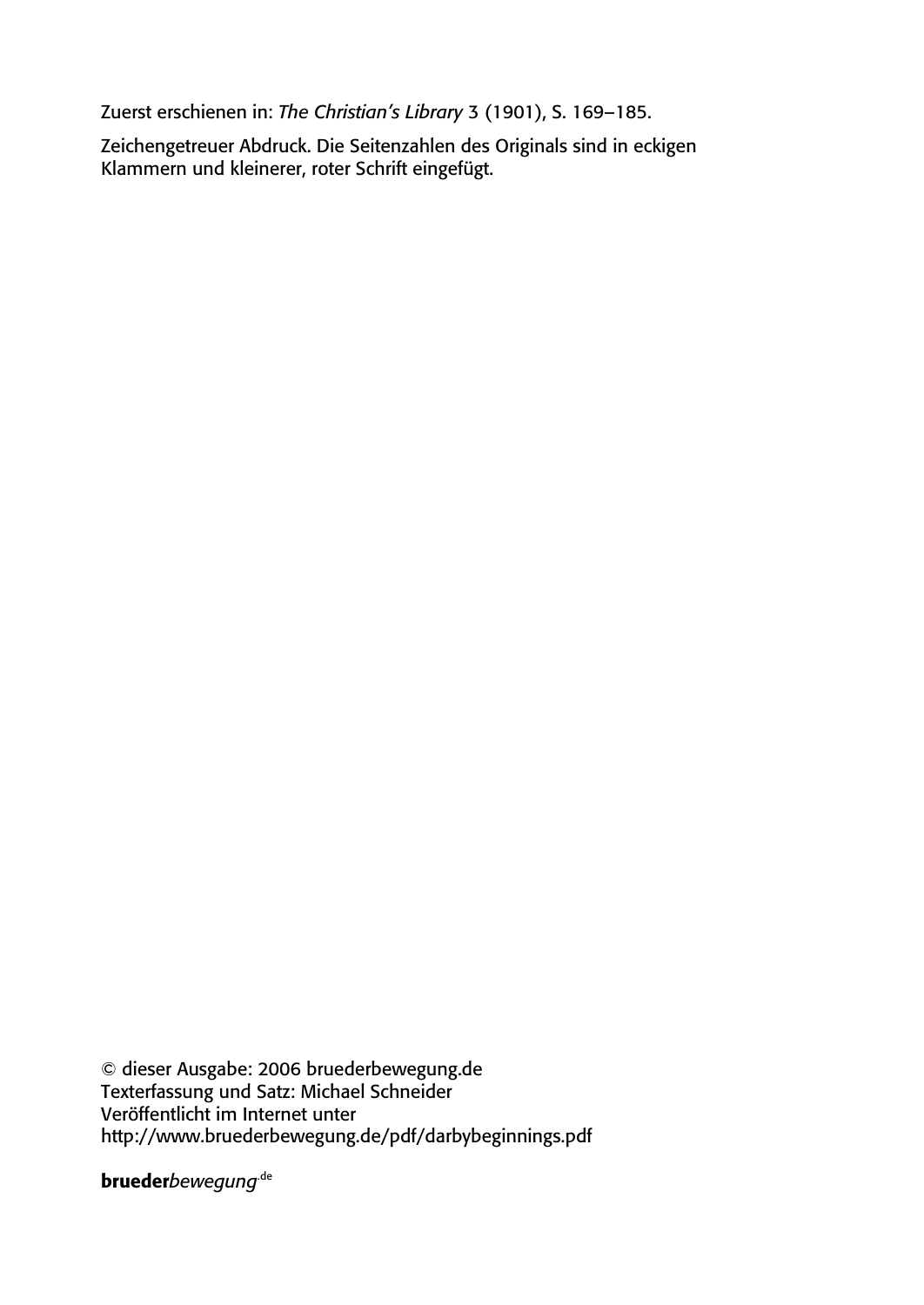## **Early Beginnings.**

Notes of Mr J.N. Darby's Journey, and an Outline of the Work of the Lord in Germany, Switzerland, and the South of France. Taken at the Tea Meeting at Rawstorne Street, 24th November 1853.

————

IT is of great importance that we should most deeply feel that the work *God* is doing on the earth, it is *He Himself* that is doing it. It is true that He uses us as His servants in it, the earth, it is *He Himself* that is doing it. It is true that He uses us as His servants in it, but there is always the danger of SELF appearing in anything that connects itself with man, who is merely an instrument – but so far as man is hidden, God is glorified, and all goes on well. Therefore, in thus speaking of the wonderful works of God (Acts ii. 11), the trials and difficulties of those engaged in it never appear, and of course cannot be known, for you cannot enter into the details and various shades of the work.

It is quite a right thing that the saints of God should know that the power of God's grace is still working in drawing sinners to Himself, and by the power of His Spirit He is driving away individually the gross darkness that covereth the people. Therefore it is right that the saints in distant places should have such intelligence of the work as to feel fellowship with those who are thus contending against Satan's power in the world. For while waiting for the Lord's coming [170] from heaven to set everything right, our lamps should be brightly burning, and our hearts filled with the consciousness that, when the Lord Jesus Christ comes, whatever things are wrong now will *then* be set right, and *never before*. For Christ shall see of the travail of His soul and be satisfied. And the whole desire and devotedness of our hearts should be set on this one point. It is true that the very thought of souls being brought to the knowledge of the Lord should rejoice our hearts. As the witnessing of God's grace still working in the midst of abounding evil, this stirs up the soul and gives it fresh energy to follow on in the work of the Lord, and besides this it also gives fresh energy to the soul of God's servant, to be found working in *God's line of things*, for God has His own thoughts concerning everything that is now taking place on the earth, but He will work according to the counsels of His own will, and who shall let it?

But still the more we go on we shall feel, and rightly so, as David says: "I have seen an end of all perfection" (Psalm cxix. 96). But when He comes who is perfection itself, then the hearts of such will be satisfied, for if we feel what salvation is in ourselves, having been brought to God, the thought of one soul being brought there is endless joy.

The Lord is working in these last days preparatory to His coming (I fix no time, long or [171] short) in a most manifest way in quickening souls, and in a way more remarkable than ever He did, for while the world is in trouble in various ways, men are thus led to seek their rest elsewhere. Souls are being shaken and disturbed by things around, and are the more cast on Him to find their rest. For without pretending to say when it may be, it is evident that the bonds of everything are weakening, and the men of the world know and feel that all outward bonds are dissolving, not of *evil*, for they are growing stronger, but all ties that held society together in good feeling are daily dying out. Men are meeting in synods and are entirely at their wits' ends to know what is to be done when all their external things are gone. None question that there was a mighty work of God's Spirit at the Reformation,\* which has lasted these three hundred years, but there has long since ceased to be that life and energy, so that they do not know what will be done when Ro-

<sup>\*</sup> Many, alas! do now, in 1901. – W.H.B.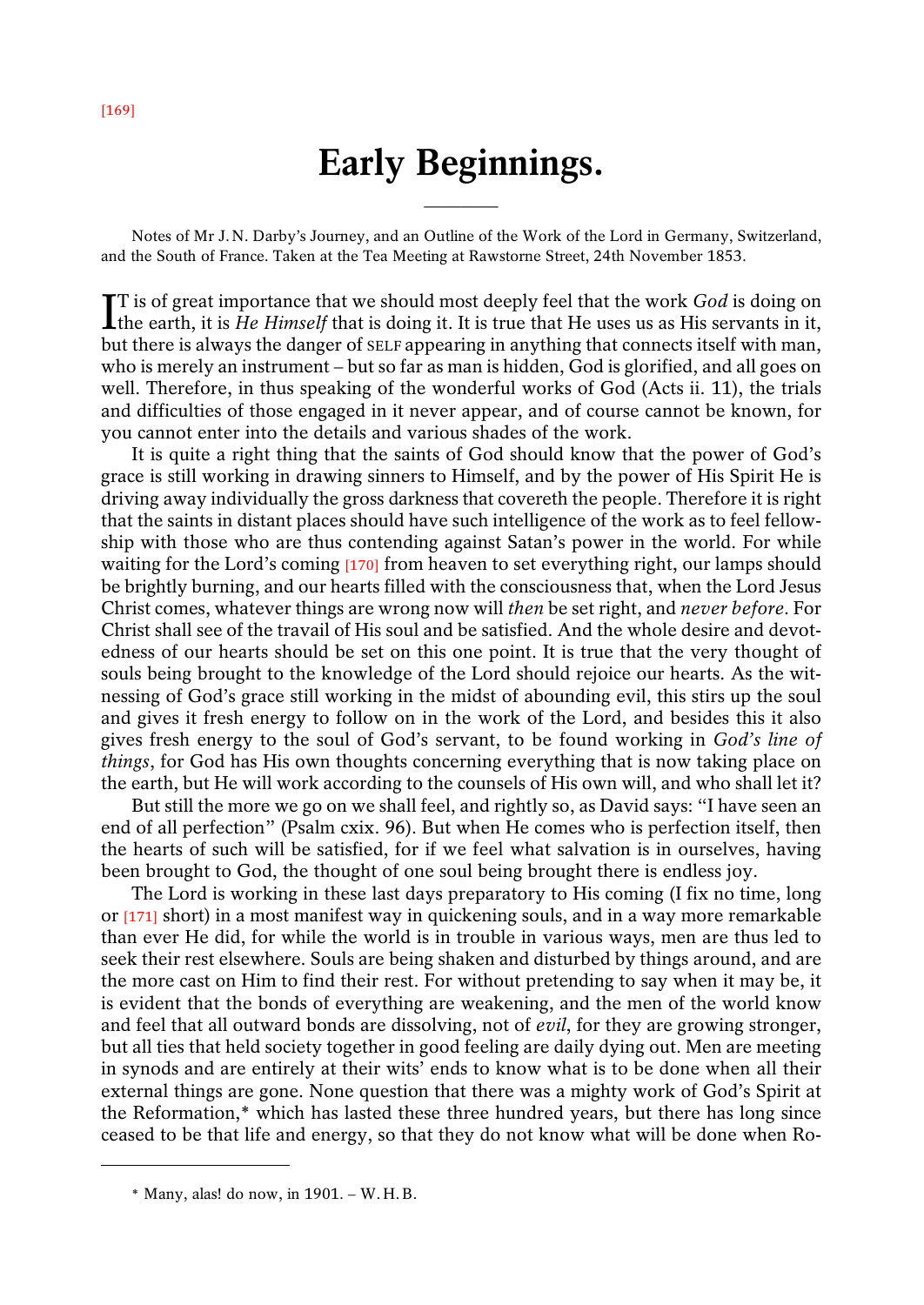man Catholicism comes in in power. Evil has come in, for there is an astonishing reaction of evil principle at work at the present time in Europe – take an instance, that of Romanism (Rationalism?) in Germany. At the same time there exists the full consciousness in the Evangelical Church of the want of energy to keep itself alive.

Then on the other hand it cannot but be seen [172] that there is also at this time a remarkable energy of God's Spirit, producing heavings in the large inert masses of professing Christians, and also working individually, by an amazing energy in one and another springing up among them, and this works for good, and if they are not allowed to work there God takes them somewhere else. For if a man will not work while he himself is out of the evil, God will work by some one in it, for He will have instruments. I have also seen places where, through the slackness and languor of Brethren, the work has been given to others; this has not surprised me, for if you are slack in seeking souls He may discipline in this way. God will not wait to quicken souls till you have energy enough, but will use somebody else, for *God must have souls*, and it is most useful for us to see this, for if this is the way in which God is working, I am most anxious we should all look soberly at it, and lay it to heart, and go to the source of all power for fresh strength and energy, for in the midst of the greatest languor God can arouse and give fresh strength. In speaking to you of the work I will mention the places as I visited them last year on my leaving England, and will endeavour to take you all there with me in spirit.

### **FRANCE**

PARIS. – Here is a despised little flock of happy, fervent, devoted Christians. The place [173] itself is one of great difficulty from the excessive vanity that surrounds them, and being principally servants, lady's maids, and the like, they have great difficulty in getting to the meetings, but still the number is increasing. They have no one labouring among them in the way of preaching – they edify one another, and God is still adding to their number. There are about thirty or forty of them. After going through deep trials, that we helped them to, for some years, they are now going on better, are very happy, and more united than ever. *Elie Meylan*, who was in England last year, has been at Paris for a little while, and found them happy.

LYONS. – Here the saints have gone through great trials. The place itself is Roman Catholic. It is also the centre of the Evangelical Alliance in France. There is a large Evangelical Church at Lyons, where there is decided blessing in conversions. In this church is a M. *Fisch*, who is well known to myself, and labours with much blessing in this most trying place. M. *Fisch* and another brother with him have a full knowledge of the truth we hold, as – the coming of the Lord, the presence of the Holy Ghost, the union of the Body to Christ, &c. M. *Fisch* is fully convinced that we are right, so that he has been spreading the truth we hold, both outside and inside, yet he himself is very clerical, and has not sufficient courage to break with the position he is in, and leave system altogether. [174] Some half-measures have been taken, that is, they break bread every Lord's Day. But these half-measures will only hinder souls who receive the truth he teaches from coming out and walking with God. The Brethren meeting at Lyons have a brother, named *Vey*, most remarkably gifted, though uneducated, who is ministering among them with great blessing.

NICE. – Here the Lord has been working in a most wonderful way. Three or four years ago people would not have been allowed to take a French or Italian Bible into Nice. On arriving there this year I found the funeral of a brother, who had been a known Catholic, was about to take place. He had got peace through a brother at Nice, named *Boissier*. He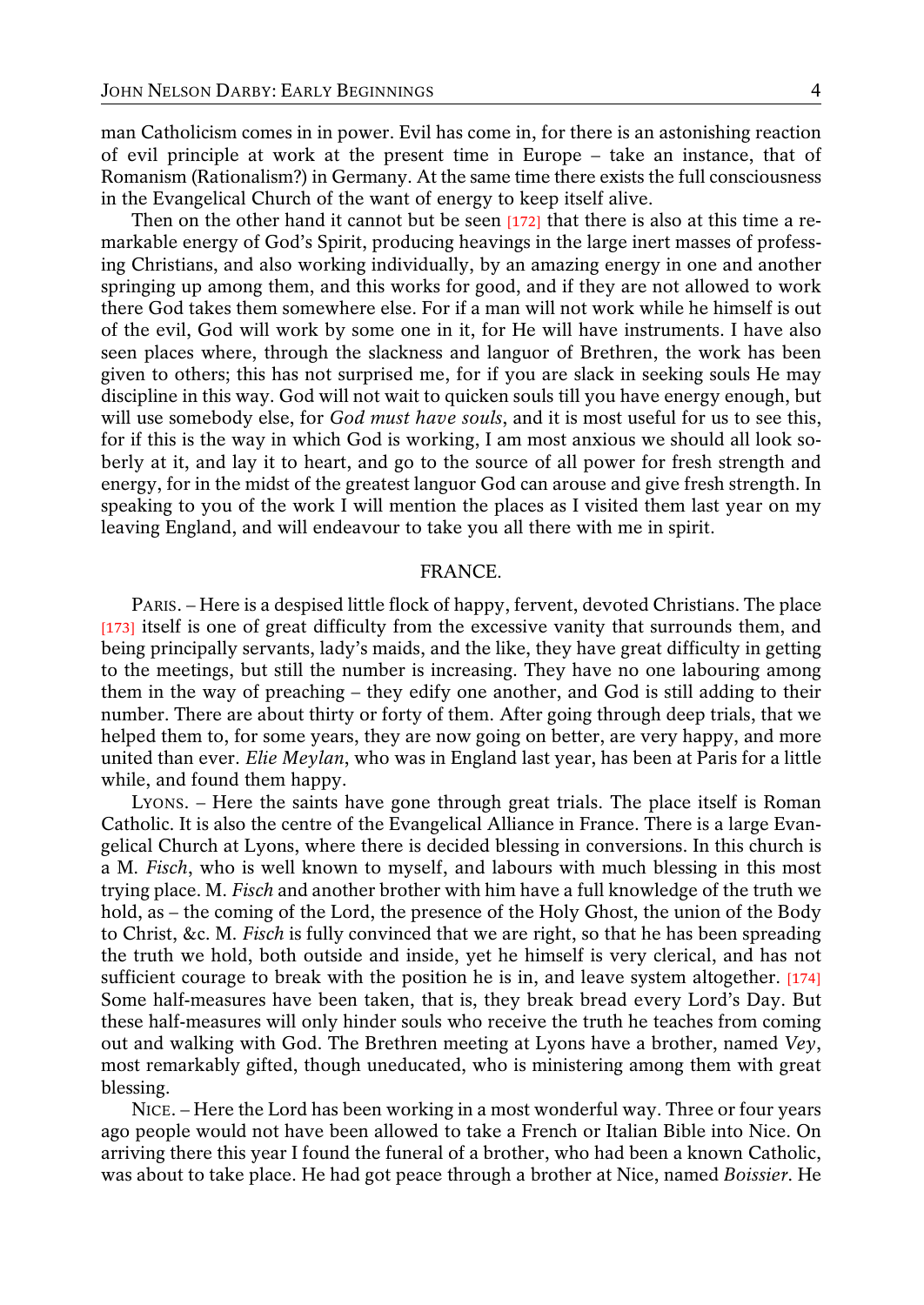was buried by a club to which he belonged, and several hundred workmen were present. It caused a very great sensation in the place on account of its being a Protestant burial, as there had not been one before. An immense crowd followed him, and as we passed through the town many more were added to the number. At the grave a minister prayed, then a converted priest spoke, and then our brother spoke a full hour with very much power and blessing. The people were most attentive.

MARSEILLES. – This large town is the Plymouth of the south of France. There are forty breaking bread. *Vialet* and *Campredon* are working there. The Protestants of Marseilles [175] have appointed deaconesses to visit and care for the sick and poor, and one of these deaconesses came lately to break bread with us, and although she was quite willing to go on with them, yet they have utterly cast her off. She was considered the best deaconess in the place. This circumstance has awakened much attention and persecution at Marseilles. There are vast opportunities for labouring in this place.

THE PYRENEES. – At Pau our brother *Barbet*, who is now laid aside, has worked for many years with much blessing. Then there is much blessing in the neighbouring district. At Orthez and other places fully two hundred are breaking bread in various spots. They have been occasionally troubled by the police. They are gathered together again, and many more have come into communion. There have been, and still are, many conversions there.

Our brother, *Vialet*, has been much blessed at Lausanne. When staying there some years since, two brethren asked me to read the Scriptures with them. I hesitated at first, fearing it might hinder me in my other work. However, three more came, who were with a schoolmaster, and had learned so much truth, that he said they might go. They joined the other two, and thus they went on till the number got up to twelve. I read with these daily from ten till one. We then dined together, and we also broke bread together every day after [176] dinner. On the first day of the week we broke bread with the rest of the saints. I had, in the large building, where we met for worship, some rooms where these brethren met. It was no plan of mine, for in truth I was shy of it at first, but the Lord ordered it all, and if I were to attempt to do such a thing now, I could not do it. These brethren are now working in different parts of France and Switzerland with blessing. *Vialet* was one of them – it was this that led me to mention these facts – and he has been working in the Pyrenees with blessing. One hundred and fifty or so have been converted. *Carrive*, a nice useful brother, a farmer, lives in this neighbourhood, and does what he can.

BORDEAUX, in the north of the Pyrenees, where there are a good many Christians, but without much energy. Our brother D—— is working at a place near where some twenty or thirty are going on happily. An evangelist has been sent into the neighbourhood by the Church of M. *Fisch* at Lyons. At Clairac a little more east, a considerable number are gathered and many conversions. Our brother *Guignard* has been preaching here with much blessing. There is also a Free Church here into which much truth held by Brethren has penetrated. There are about sixty or seventy there.

MONTPELLIER, east of the Pyrenees, quite in the south of France. In this neighbourhood is St Hippolyte. For a long time I preached to [177] one hundred and fifty women and only two men, because the men were ashamed to come; they were such infidels. Our brother *Faves* also had great labour and patience there. I was much struck with the Lord's way in keeping them very low and humble; difficulties pressed hard upon them; they were very much tried with … for seven years, yet conversions were going on, and the Lord was adding to their number. He chastened them and now they get on better.

At the centre of the south of France the work of God's Spirit is very manifest by others as well as by Brethren. A brother from Lyons, who had been a merchant, but lost all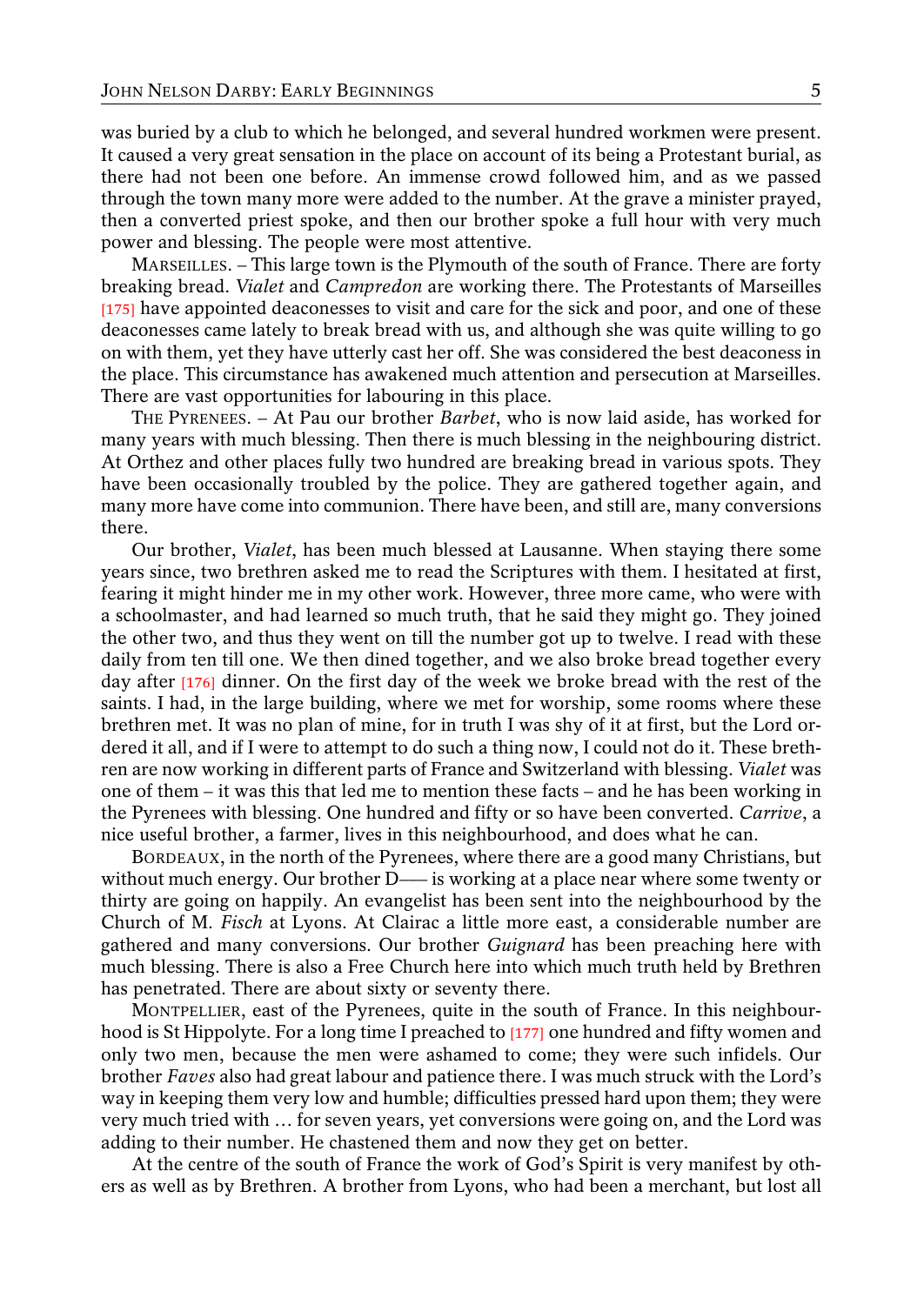his property, except £ 150 a year, has devoted himself since to going about as a missionary. He is an upright, zealous, faithful man; his name is *Mourton*. He took his knapsack on his back and went about the country thrashing the people with the law, but had no conversions, as he did not preach the gospel. *Mourton* came into Montpellier, thundering the law, but had no conversions, but still he prepared the ground; for when he was followed by our brother *Sabbatier* bringing the full gospel of the grace of God, many conversions were the result of his preaching, the seed having sprung up. There are about eighty or a hundred breaking bread. At St Laurent in this neighbourhood I was very happy; several have been converted there this year. At St André [178] de Valborgne, a very dear godly brother is labouring amidst much opposition and blessing. At St Hippolyte, a Swiss brother, *Guignard*, has been much blessed. At Montpellier, one by one have been added by a very dear godly brother who is a physician, M. *Parlier*, who lives there and who receives the saints into his house. There are now happy conversions and much activity of life in the different villages surrounding Montpellier. If labourers were there, many doors would be open, the Spirit of God producing the sense of need. At Frisa, one of the villages of St Jean du Gard, it was very uphill work for many years, but there have been forty or fifty converted within the past year; in some cases whole families were brought out. When I was travelling I met the mayor of the place, who was once very much opposed, reading one of my works. I asked him about it, when he replied: "Oh, I don't suppose you will like it." When I told him I was the writer, he said that if I would come and preach there, I should have not only one hundred but twelve hundred to hear me, and so I found it. The meetings were once broken up by the police, but they were resumed again through the husband of one of the sisters, who was a Roman Catholic, and who wrote to the Commissioners and said that his wife had always had such meetings without any evil consequences following, but on the contrary, she got blessing from them, upon which the police retracted, and they [179] have continued these meetings ever since with much blessing, but the room is not large enough and labourers are wanted.

The DRÔME (back of the Rhone). – Here, too, there has been very uphill work. One brother was imprisoned three months for the truth, but now there is much blessing. Thirty or forty Roman Catholics have been converted, and humanly speaking, there would have been more had there been labourers. There appears to be a great awakening amongst them all. Three or four clergymen have been converted who were infidels. The people saw that there was a great awakening, and it so laid hold upon them that the Wesleyan ministers were allowed to preach in the infidel pulpits. The windows even of the building where the preaching was were crowded all round on the outside when I was there, and many could find no room. Twelve women, silk spinners, came to me to speak about their souls the morning I came away. One clergyman, who was an infidel, got into another strain and preached the gospel evidently with another life, leaving his infidelity behind his back, who, if he had been questioned about the inspiration of the Scriptures, might have been puzzled. In fact, the power of the Spirit of God carried them away from their infidelity without their knowing anything about it. In short, the movement of God's Spirit was so remarkable that it seemed to carry persons altogether beyond themselves [180] into a new life. Up the mountains, I suppose, there must be a hundred breaking bread.

ARDÈCHE. – A hundred were converted here last year. One brother came and preached the *law*, and he was followed by our brother *Guignard*, who preached Christ fully, and thus souls got life and liberty in Christ. There have been seven or eight hundred breaking bread. At Montbéliard we held a fortnight's reading, which was greatly blessed. As our way is abroad to set apart a fortnight at a time to read some book of the Scriptures together, as we have lately done at Bath; for, if we are to be teachers of others, we must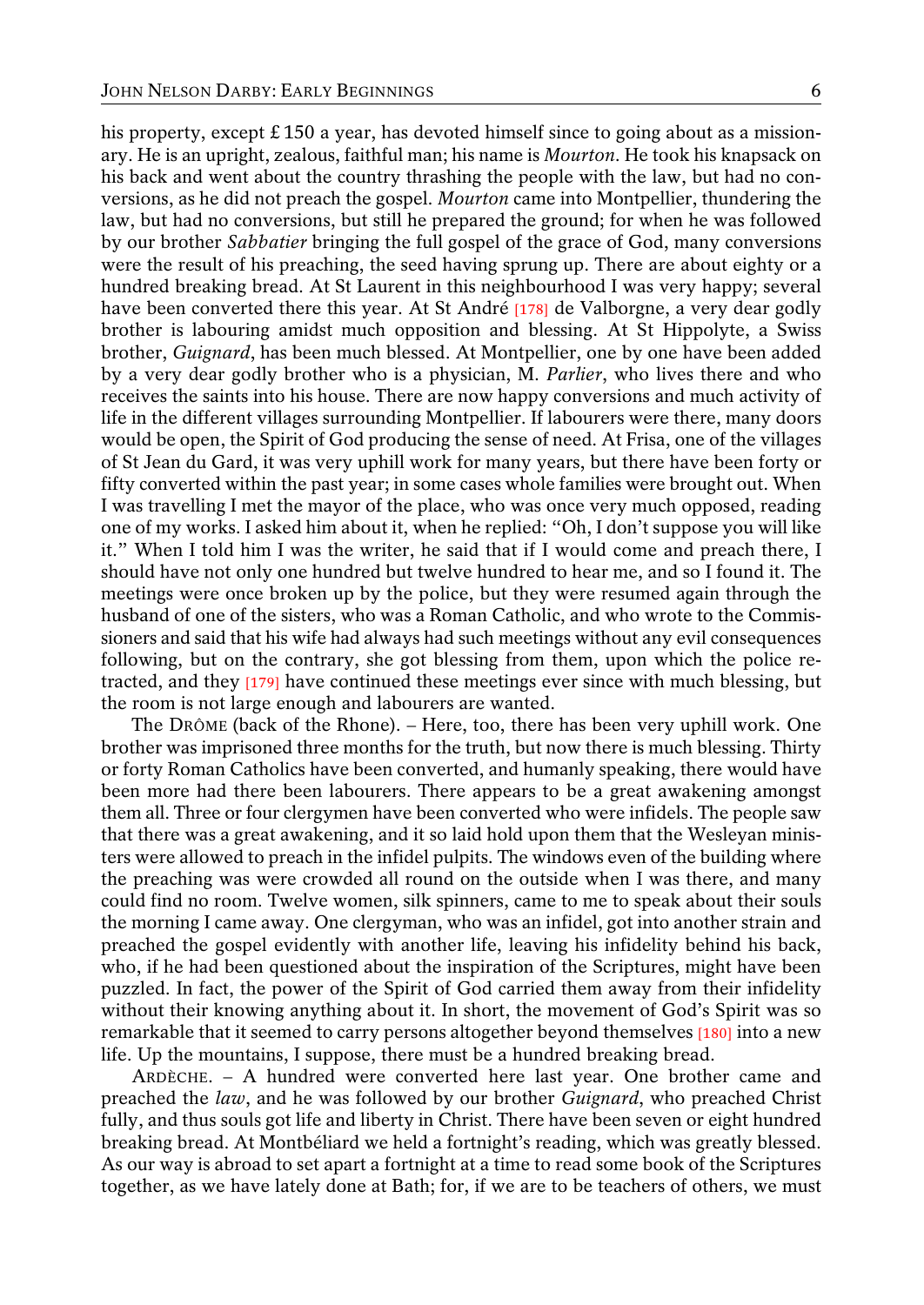be making progress in the knowledge of Scripture ourselves. At Montbéliard and two other places there are very near three hundred breaking bread and conversions going on. Almost the whole village of Colombier-Chatelot is converted. At Besançon, a large popish town, about forty or fifty are breaking bread.

#### SWITZERLAND.

In Switzerland it is a much older work; at one time many of those who worked here went to France to meet the demand there, but languor has crept in and it had grown cold; but now two clergymen have been lately raised up to work there.

At LAUSANNE there are two hundred gathered; the Lord blessed me with conversions there this year. At Vevey much blessing is going on. [181] One hundred and fifty are breaking bread. In the surrounding country there is much revival, most happy meetings in various places, and many breaking bread, and in the Canton de Vaud violent persecutions. When persecutions arose in Switzerland, the dissenters gave up their meetings in various places, but the Brethren did not; they still went on and the godly ones joined them. The president of the dissenters' meetings is much blessed among them.

NEUCHATEL. – Here there is great blessing and extension of the work. There also lives here a very godly brother,  $-\rightarrow$ , a person of consideration in the world. His aunt has built a hospital, according to the custom of the country, and all who go in there get blessing; for meetings are held there. About seventy or eighty converted. Several are now meeting at La Chapelle; also at Berne and Basle there are a few breaking bread.

#### GERMANY.

FRANKFORT. – Here our sister Miss Whately is and the converted Jewesses, the Misses Stern, also a godly shoemaker who has been much blessed there. I found blessing and was happy there with them. The next I might mention is Tubingen in Wurtemburg, about thirty or forty are breaking bread. At Dusseldorf and Elberfeld, there is a remarkable work of God's Spirit. There has been what is called a Brüderverein set [182] up in this neighbourhood by the Church people, which Brüderverein is a kind of home missionary establishment, where persons get qualified as Scripture readers. Amongst them were evangelical clergymen, very legal, but still Christians, although of a very low standing and worldly state. (*Krumacher* was once here.) When some of these Brüderverein saw their liberty of preaching Christ, and were forbidden by the clergymen of the Society to do so, they united with the Brethren in fellowship and service. Our brother *Von Poseck* got hold of one or two of these Brüderverein who were going about selling Bibles and reading them to others. Through them he circulated amongst them various tracts which he had translated from the English as, "The Hopes of the Church," &c., and some of the Brüderverein receiving truth from these tracts imparted it to others. When they understood that they were to preach Christ, if they had ability, they told it to the clergymen of the Mission, who forbade them and turned them off telling them they might go about their business, and accordingly they went immediately on the Lord's business, which was now their own business. The work thus begun has resulted in eight hundred or more conversions, most of which have taken place during the past year. There are forty meetings in this neighbourhood, but they do not break bread at them all. About twelve brethren are labouring amongst them. They go on foot preaching the [183] gospel as far as the frontiers of Holland and of Hesse in each direction, and are much blessed in the work, the Lord being with them. They have had many interruptions by persecution, and have had their meetings broken up by the police, and then they went elsewhere. They were fined several